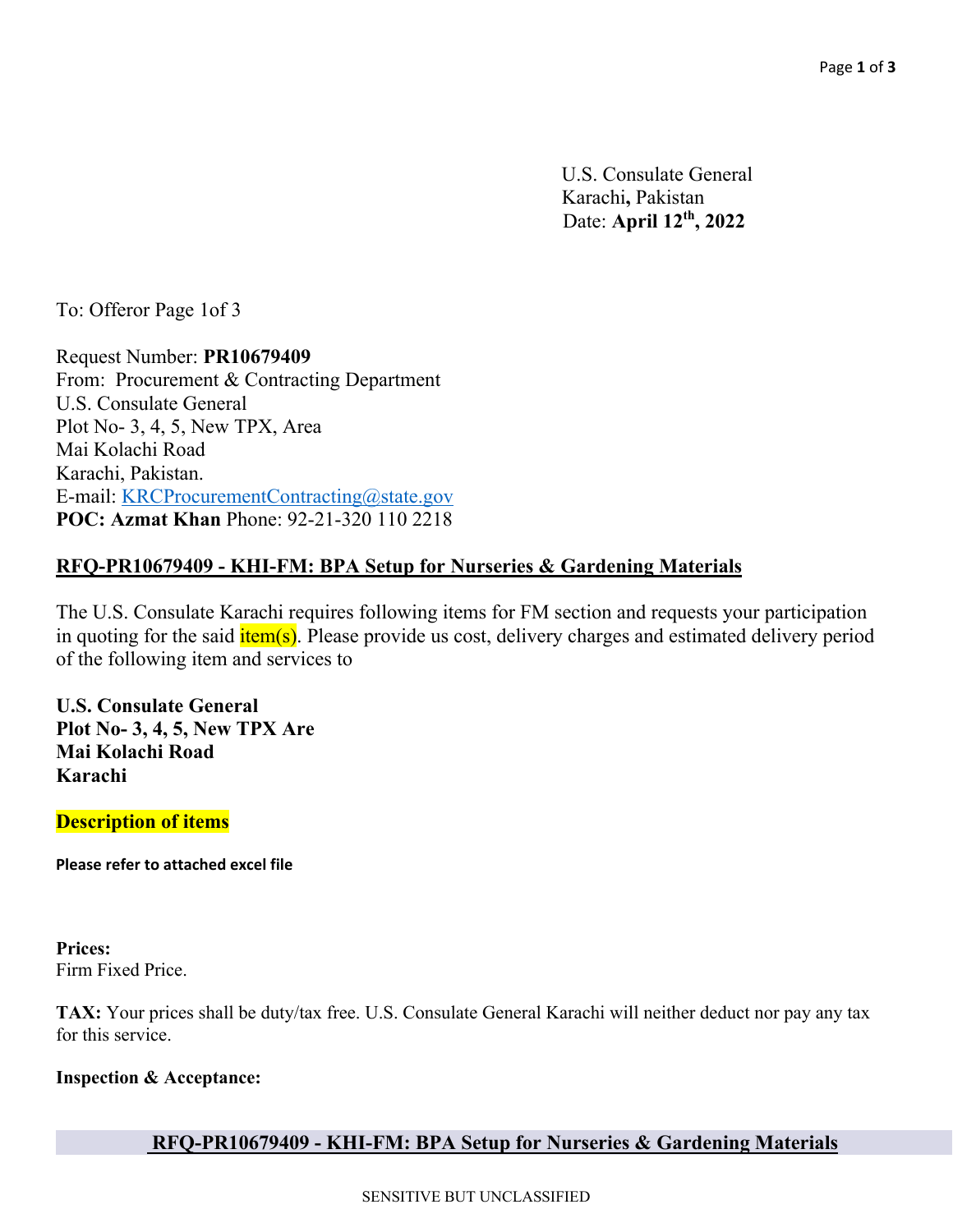A Government representative will inspect the service(s) delivered to determine the quality and acceptability. Substandard services/products shall be unacceptable at vendor's expense.

#### **Payment Terms:**

Payment will be made within 30 days through Electronic Funds Transfer (EFT) upon complete delivery to the US Consulate General, Karachi and submission of legitimate invoice to Financial Section after delivery, and submission of receipt.

#### **SUBMISSION OF INVOICE:**

Each invoice shall include vendor invoice number, purchase order/contract number, date issued, brief description of supplies/services provided, quantities, unit and total price, and signed by the signing authority.

Invoices must be routed to:

- 1. One original invoice in pdf format to the Financial Management Center to KarachiFMCInvoices@state.gov
- 2. One copy clearly marked "DUPLICATE Copy for Proc & Contracting. Krcproc@state.gov

Although email is the preferred method, invoices may also be submitted by mail (do not send electronically if you mail the invoice to the following address to avoid duplication):

Karachi Fiscal Office U.S. Consulate General Plot No- 3, 4, 5, New TPX Are Mai Kolachi Road Karachi

For payment related queries contractor will contact Karachi Fiscal Office KarachiFMCInquiries@state.gov. Contracting Officer takes no responsibility for payment and/or associated queries.

### **Delivery term: 15 Days ARO to the**

U.S. Consulate General Plot No- 3, 4, 5, New TPX Are Mai Kolachi Road Karachi

#### **Contract Clauses:**

FAR & DOSAR (attached) clauses will apply to this purchase order. These clauses can be accessed through following link:

http://aopepd.a.state.gov/Content/documents/overseas\_comm-item-fac-2005-36.docx 52.249-2 Termination for Convenience of the Government (Fixed-Price) (MAY 2004) Alternate I (APR 1984)

# **RFQ-PR10679409 - KHI-FM: BPA Setup for Nurseries & Gardening Materials**